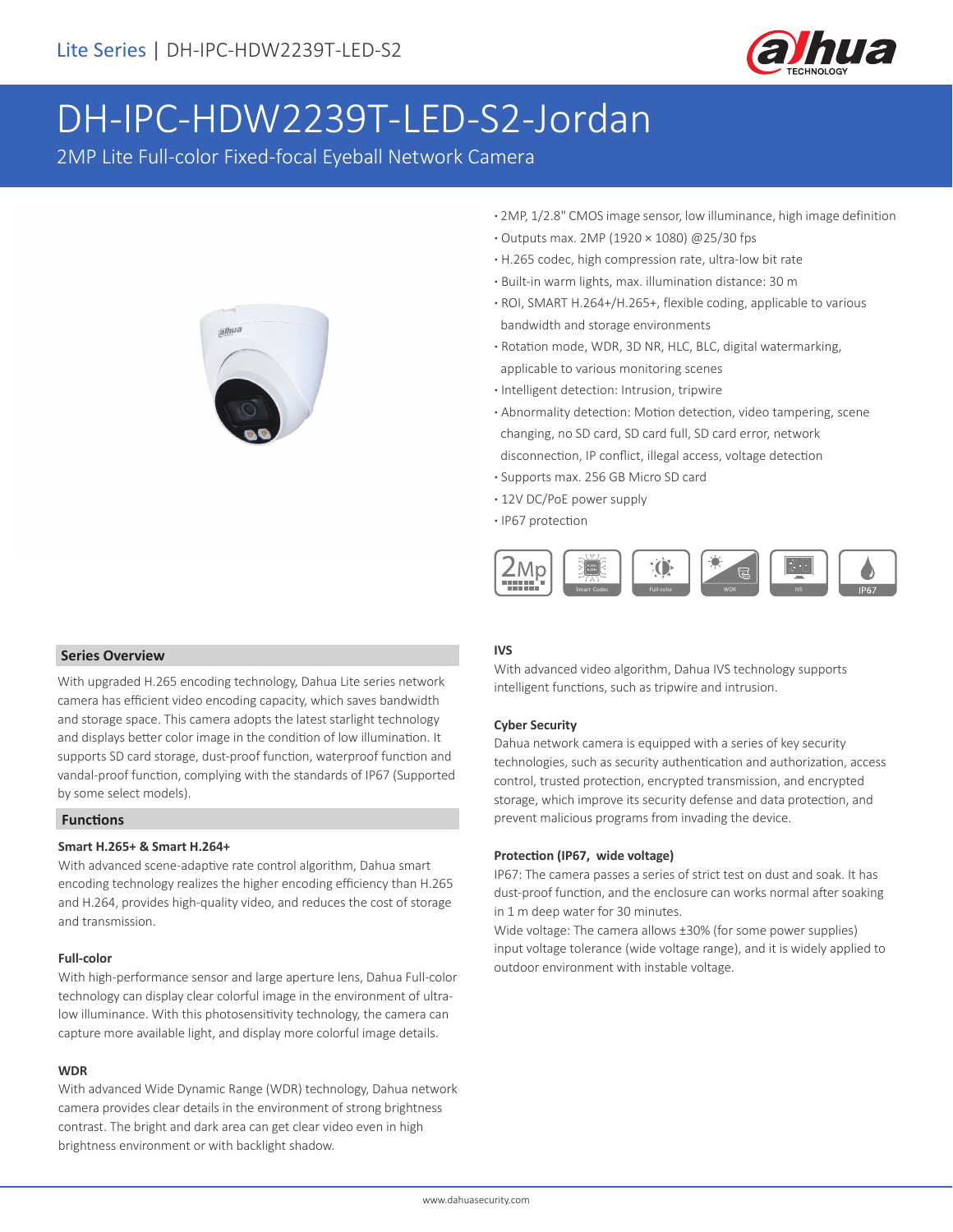# Lite Series | DH-IPC-HDW2239T-LED-S2

# **Technical Specification**

Video Frame Rate

Resolution

Stream Capability 2 streams

| Camera                       |                   |                                                                                                                 |                     |                               |                    |
|------------------------------|-------------------|-----------------------------------------------------------------------------------------------------------------|---------------------|-------------------------------|--------------------|
| Image Sensor                 |                   | 1/2.8" 2Megapixel progressive CMOS                                                                              |                     |                               |                    |
| Max. Resolution              |                   | 1920 (H) × 1080 (V)                                                                                             |                     |                               |                    |
| <b>ROM</b>                   |                   | 128 MB                                                                                                          |                     |                               |                    |
| <b>RAM</b>                   |                   | 128 MB                                                                                                          |                     |                               |                    |
| <b>Scanning System</b>       |                   | Progressive                                                                                                     |                     |                               |                    |
| Electronic Shutter Speed     |                   | Auto/Manual 1/3 s-1/100,000 s                                                                                   |                     |                               |                    |
| Minimum Illumination         |                   | 0.0017 Lux@F1.0                                                                                                 |                     |                               |                    |
| S/N Ratio                    |                   | > 56 dB                                                                                                         |                     |                               |                    |
| <b>Illumination Distance</b> |                   | 30 m (98.4 ft)                                                                                                  |                     |                               |                    |
| Illuminator On/Off Control   |                   | Auto/Manual                                                                                                     |                     |                               |                    |
| <b>Illuminator Number</b>    |                   | 2 (Warm light)                                                                                                  |                     |                               |                    |
| Pan/Tilt/Rotation Range      |                   | Pan: 0°-360°<br>Tilt: 0°-78°<br>Rotation: 0°-360°                                                               |                     |                               |                    |
| Lens                         |                   |                                                                                                                 |                     |                               |                    |
| Lens Type                    |                   | Fixed-focal                                                                                                     |                     |                               |                    |
| Mount Type                   |                   | M12                                                                                                             |                     |                               |                    |
| Focal Length                 |                   | $2.8$ mm<br>3.6 mm                                                                                              |                     |                               |                    |
| Max. Aperture                |                   | 2.8 mm: F1.0<br>3.6 mm: F1.0                                                                                    |                     |                               |                    |
| Field of View                |                   | 2.8 mm: Horizontal 107° x Vertical 55° x Diagonal 127°<br>3.6 mm: Horizontal 91° x Vertical 47° x Diagonal 109° |                     |                               |                    |
| Iris Type                    |                   | Fixed                                                                                                           |                     |                               |                    |
| Close Focus Distance         |                   | 2.8 mm: 0.9 m (3.0 ft)<br>3.6 mm: 1.3 m (4.3 ft)                                                                |                     |                               |                    |
|                              | Lens              | Detect                                                                                                          | Observe             | Recognize                     | Identify           |
| <b>DORI Distance</b>         | 2.8 <sub>mm</sub> | 38.6m<br>(126.6 ft)                                                                                             | 15.4m<br>(50.5 ft)  | 7.7 <sub>m</sub><br>(25.3 ft) | 3.9 m<br>(12.8 ft) |
|                              | 3.6 <sub>mm</sub> | 49.7m<br>(163.1 ft)                                                                                             | 65.3m<br>(108.6 ft) | 32.5m<br>(54.5 ft)            | 18.0m<br>(27.2 ft) |
| Smart event                  |                   |                                                                                                                 |                     |                               |                    |
| <b>IVS</b>                   |                   | Tripwire; intrusion                                                                                             |                     |                               |                    |
| Video                        |                   |                                                                                                                 |                     |                               |                    |
| Video Compression            |                   | H.265; H.264; H.264B; MJPEG (only supported by the<br>sub stream)                                               |                     |                               |                    |
| <b>Smart Codec</b>           |                   | Smart H.265+/ Smart H.264+                                                                                      |                     |                               |                    |
|                              |                   | Main stream:                                                                                                    |                     |                               |                    |

1920 × 1080 (1 fps-25/30 fps)

(352 × 288/352 × 240)

1080p (1920 × 1080); 1.3M (1280 × 960); 720p (1280 ×720); D1 (704 × 576/704 × 480); VGA (640 × 480); CIF

Sub stream: 704 × 576 (1 fps-25 fps) 704 × 480 (1 fps-30 fps)

| <b>Bit Rate Control</b>             | CBR/VBR                                                                                                                                                                                                                                                               |
|-------------------------------------|-----------------------------------------------------------------------------------------------------------------------------------------------------------------------------------------------------------------------------------------------------------------------|
| Video Bit Rate                      | H.264: 32 kbps-6144 kbps<br>H.265: 12 kbps-6144 kbps                                                                                                                                                                                                                  |
| Day/Night                           | Color/B/W                                                                                                                                                                                                                                                             |
| BLC                                 | Yes                                                                                                                                                                                                                                                                   |
| HLC                                 | Yes                                                                                                                                                                                                                                                                   |
| WDR                                 | 120dB                                                                                                                                                                                                                                                                 |
| White Balance                       | Auto/natural/street lamp/outdoor/manual/regional<br>custom                                                                                                                                                                                                            |
| Gain Control                        | Auto/Manual                                                                                                                                                                                                                                                           |
| Noise Reduction                     | 3D NR                                                                                                                                                                                                                                                                 |
| <b>Motion Detection</b>             | OFF/ON (4 areas, rectangular)                                                                                                                                                                                                                                         |
| Region of Interest(RoI)             | Yes (4 areas)                                                                                                                                                                                                                                                         |
| <b>Smart Illumination</b>           | Yes                                                                                                                                                                                                                                                                   |
| Image Rotation                      | 0°/90°/180°/270° (Supports 90°/270° with 1080p<br>resolution and lower)                                                                                                                                                                                               |
| Mirror                              | Yes                                                                                                                                                                                                                                                                   |
| Privacy Masking                     | 4 areas                                                                                                                                                                                                                                                               |
| Audio                               |                                                                                                                                                                                                                                                                       |
| Built-in MIC                        | No                                                                                                                                                                                                                                                                    |
| Audio Compression                   | G.711A; G.711Mu; G.726                                                                                                                                                                                                                                                |
| Alarm                               |                                                                                                                                                                                                                                                                       |
| Alarm Event                         | No SD card; SD card full; SD card error; network<br>disconnection; IP conflict; motion detection; video<br>tampering; tripwire; intrusion; illegal access; voltage<br>detection; audio detection; safety exception                                                    |
| Network                             |                                                                                                                                                                                                                                                                       |
| Network                             | RJ-45 (10/100 Base-T)                                                                                                                                                                                                                                                 |
| <b>SDK and API</b>                  | Yes                                                                                                                                                                                                                                                                   |
| Cyber Security                      | Video encryption; firmware encryption; configuration<br>encryption; Digest; WSSE; account lockout; security logs;<br>IP/MAC filtering; generation and importing of X.509<br>certification; syslog; HTTPS; 802.1x; trusted boot; trusted<br>execution; trusted upgrade |
| Protocol                            | IPv4; IPv6; HTTP; TCP; UDP; ARP; RTP; RTSP; RTCP;<br>RTMP; SMTP; FTP; SFTP; DHCP; DNS; DDNS; QoS; UPnP;<br>NTP; Multicast; ICMP; IGMP; NFS; PPPoE; Bonjour                                                                                                            |
| Interoperability                    | ONVIF (Profile S/Profile G/Profile T); CGI; P2P; Milestone;<br>Genetec                                                                                                                                                                                                |
| User/Host                           | 20 (Total bandwidth: 72 M.)                                                                                                                                                                                                                                           |
| Storage                             | FTP; Micro SD card (support max. 256 G); NAS; SFTP                                                                                                                                                                                                                    |
| Browser                             | IE                                                                                                                                                                                                                                                                    |
|                                     | Chrome<br>Firefox                                                                                                                                                                                                                                                     |
|                                     | Smart PSS; DSS; DMSS                                                                                                                                                                                                                                                  |
| Management Software<br>Mobile Phone | IOS; Android                                                                                                                                                                                                                                                          |